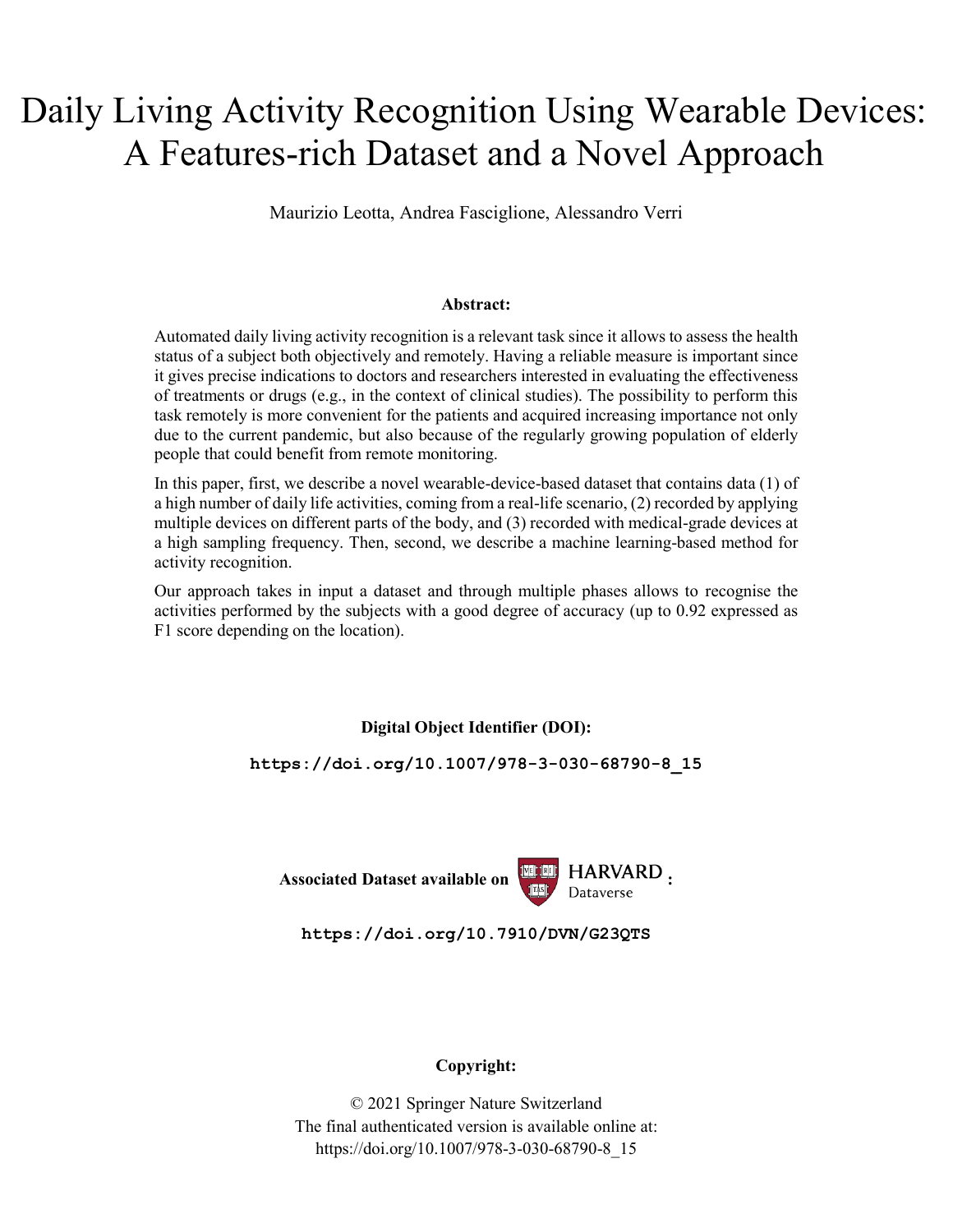# Daily Living Activity Recognition Using Wearable Devices: A Features-rich Dataset and a Novel Approach

Maurizio Leotta $^{[0000-0001-5267-0602]},$ Andrea Fasciglione $^{[0000-0003-4453-9369]},$ Alessandro Verri[0000−0001−9777−9986]

Dipartimento di Informatica, Bioingegneria, Robotica e Ingegneria dei Sistemi (DIBRIS)

Università di Genova, Italy maurizio.leotta@unige.it

Abstract. Automated daily living activity recognition is a relevant task since it allows to assess the health status of a subject both objectively and remotely. Having a reliable measure is important since it gives precise indications to doctors and researchers interested in evaluating the effectiveness of treatments or drugs (e.g., in the context of clinical studies). The possibility to perform this task remotely is more convenient for the patients and acquired increasing importance not only due to the current pandemic, but also because of the regularly growing population of elderly people that could benefit from remote monitoring.

In this paper, first, we describe a novel wearable-device-based dataset that contains data (1) of a high number of daily life activities, coming from a real-life scenario, (2) recorded by applying multiple devices on different parts of the body, and (3) recorded with medical-grade devices at a high sampling frequency. Then, second, we describe a machine learning-based method for activity recognition. Our approach takes in input a dataset and through multiple phases allows to recognise the activities performed by the subjects with a good degree of accuracy (up to 0.92 expressed as F1 score depending on the location).

Keywords: Activity Recognition · Wearable Devices · Actigraph.

# 1 Introduction

Recently an increasing interest in finding reliable methods for monitoring patients suffering from different diseases (or simply elderly) emerged, in particular using remote and non-intrusive methods (e.g. [7, 11, 15]). Many diseases, in fact, strongly impact daily life activities because of their effects (e.g., Multiple Sclerosis, Pulmonary Arterial Hypertension, or Parkinson). A possible way to assess the physical condition of a patient is based on assessing how much time is spent on specific activities and how the amount of time dedicated on each activity changes over time (e.g., a subject can decide to stop vacuuming because of the feeling of fatigue, or could need more time to eat because of hand tremors).

While working on a possible method to create an activity recognition classifier, starting from data recorded by wearable devices and in the context of a collaboration with a major pharmaceutical company (Janssen), we found the need of creating a novel dataset regarding daily life activities. Indeed, by analysing the state of the art concerning the public available datasets recorded with wearable devices, we noticed that in spite of the large interest on this topic, there is a lack of datasets having, at the same time,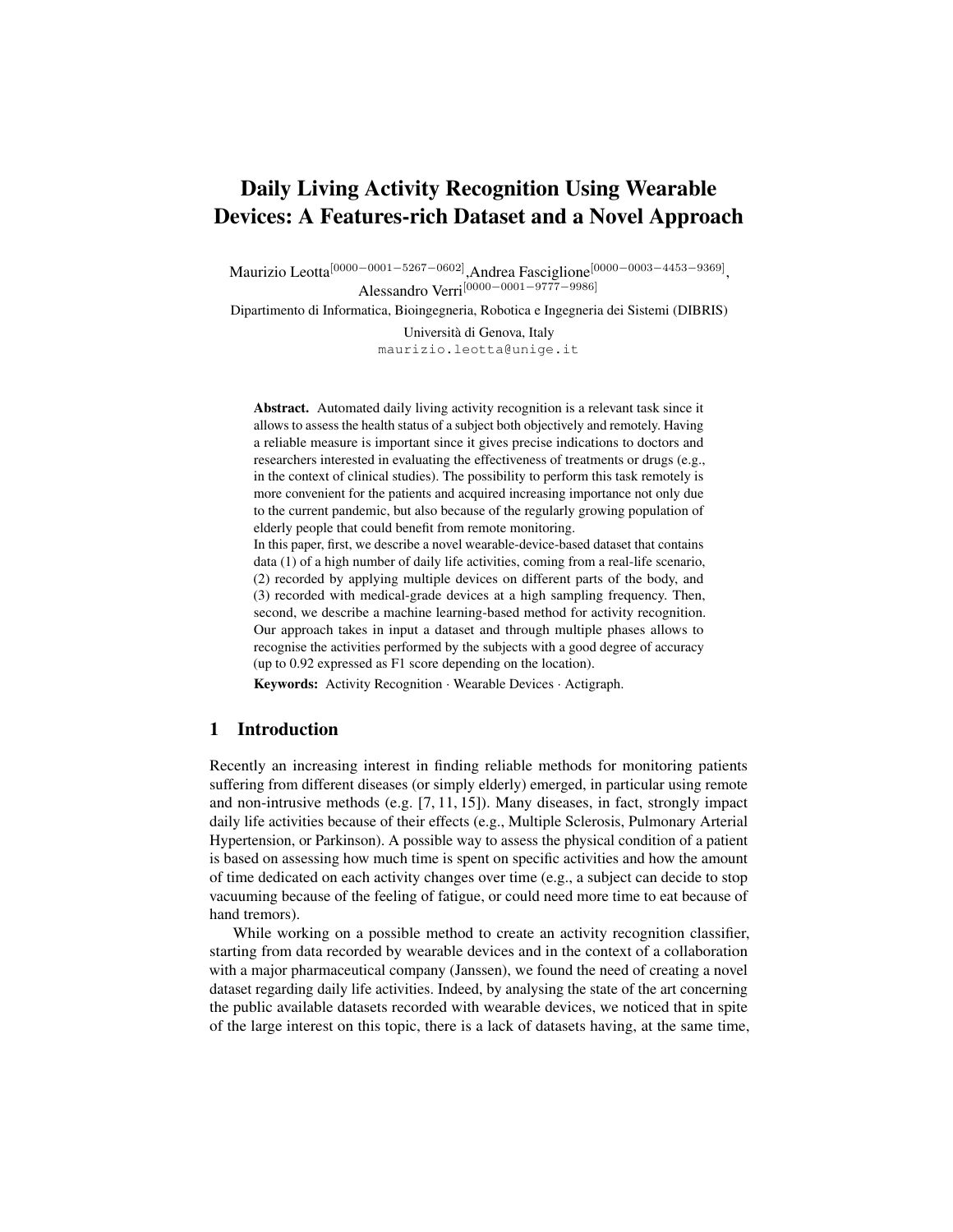#### 2 M. Leotta, A. Fasciglione, A. Verri

the following characteristics: (1) containing data of numerous and different daily life activities, (2) containing data recorded using high-quality sensors (both concerning frequency and accuracy), and (3) containing data from different synchronised devices positioned on different parts of the body. From the point of view of a researcher, this lack could become an obstacle to perform more in-depth investigations and to conceive more advanced approaches to the problem of the Activity Recognition using wearable devices.

For this reason, in this work we present, as *first contribution*, the ongoing effort of creating a novel dataset that meets the three characteristics mentioned above.

Concerning the first characteristic, our dataset includes 17 different daily life activities performed in real-life scenarios (e.g., eating, using laptop, handwriting, vacuuming, walking, going upstairs/downstairs). On the contrary, available datasets often include a few activities (often 8 or less) or activities that are limited to a particular context (e.g., cooking, breakfast morning-routine, or walking at different speeds only) [4, 17, 1, 13].

Concerning the second characteristic, we recorded our dataset using professional devices produced by Actigraph<sup>1</sup>. These devices are medical-grade activity monitors that thanks to their characteristics and to their reliability, have been broadly considered in different studies and for different purposes (e.g. [6], [12]). More in detail, we have used two Actigraph GT9X Link, with a sampling frequency of 100 Hz and one Actigraph Centrepoint, with a sampling frequency of 256 Hz, all of them relying on high-quality internal sensors (e.g., accelerometers, gyroscopes, magnetometers). This is an important characteristic of our dataset since, very often, the currently available datasets contain data recorded with low cost (and precision) sensors like the ones included in Android smartphones, with a sampling frequency of 50 Hz (or lower) and non-certified accuracy of the values provided [10, 16, 13]. The high frequency of these devices can be useful for researchers in order to perform analysis by re-sampling data to different frequencies.

Another strength of our dataset (third characteristic) lies in the fact that we have placed the three aforementioned devices, synchronised together, on three different parts of the participants' bodies: dominant wrist, right side of the hip, and right ankle (on the right side). Having synchronised data coming from different parts of the body, like in our dataset, would allow researchers to find methods based on the correlation of these data, and thus creating more accurate activity analysis or recognition approaches. On the contrary, existing datasets are usually focused on only one part of the body (e.g. pockets or the hip) [10, 20]. The fact of wearing more devices could be quite annoying for a subject in real settings: the trade-off between having more data and creating a discomfort for the patient should be carefully analysed.

As a *second contribution*, in this paper we describe a machine learning (ML) based method for the Activity Recognition. Our approach takes in input a dataset and thought multiple phases allows to recognise the activities performed by the subjects with a good degree of accuracy (up to 0.92 expressed as F1 score depending on the location).

This paper is organised as follows: Section 2 describes the dataset collection procedure and the structure of the obtained raw data. Section 3 briefly describes the proposed approach that we have used to evaluate the predictability of the activities using our dataset. Section 4 reports on the empirical evaluation of the approach, while Section 5 reports related works and Section 6 concludes the paper.

<sup>1</sup> ActiGraph, LLC (Pensacola, FL, USA), https://actigraphcorp.com/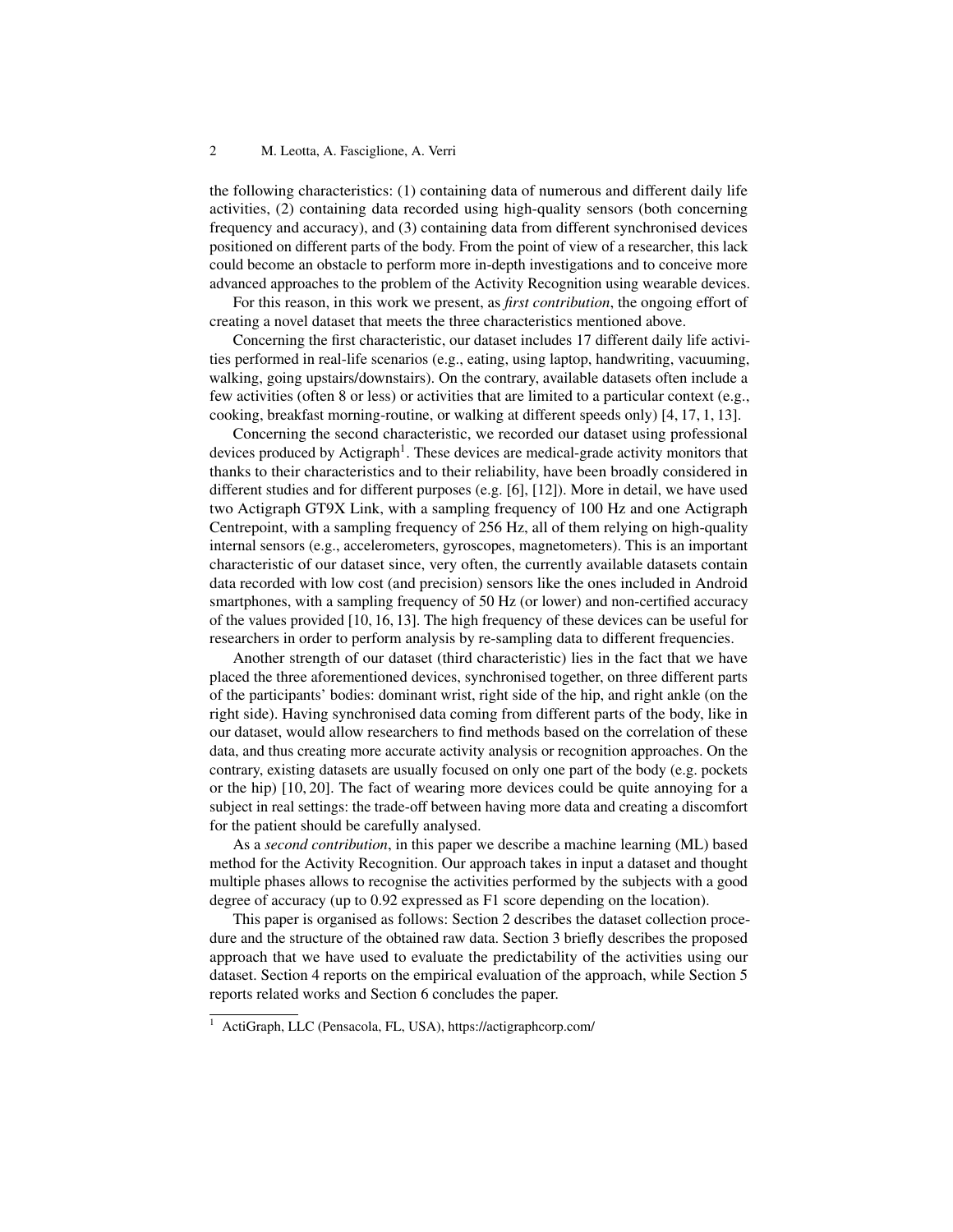## 2 Dataset of Daily Living Activities Creation

The creation of the *Daily Living Activities* dataset has been performed in three main phases: (1) Data Recording, (2) Data Extraction, and (3) Data Labelling and Cleaning. The final output is a labelled dataset containing the raw data of 17 daily living activities ready to be used by researchers for a variety of possible studies. In the following of this section, we describe the three phases in detail.

#### 2.1 Data Recording

To record our dataset, we followed a precise protocol that we defined and that had been reviewed and approved by the ethical committee of the Department in which the data recordings took place. Apart from the operational details on the procedures to follow during data recordings, our protocol includes also a step where each participant is asked to sign an informed consent: this allow us to share, with the research community, all the data recorded and the physical bio-metric characteristic of each participant. The dataset is currently available online on our department website<sup>2</sup> but we are working to share it on relevant dataset repositories such as the UC Irvine Machine Learning Repository<sup>3</sup> or on the Harvard Dataverse<sup>4</sup> so that it could also be indexed by specific search engines (e.g. Google Dataset Search).

*Participant inclusion/exclusion criteria*. The former includes the following: (1) to be able to perform the request actions, (2) age of 18 and over, and (3) to understand the purpose of the study and willing to participate in the study. On the contrary, exclusion criteria include any planned surgery or procedures that would interfere with the conduct of the study and any major mobility difficulties.

*Participants Characteristics*. The preliminary version of our dataset currently includes data of 8 volunteers: males aged between 23-37, with a weight between 52-90 kg and height between 172-186 cm. Regarding the dominant hand, two subjects out of 8 were left-handed, while the other ones (6 out of 8) were right-handed. In the next months we expect to record the data of 25-30 additional participants. Detailed information (i.e. age, height, weight, dominant hand) for each subject are reported within the dataset itself.

*Activity Recording Procedure*. During the data recording, we asked to all the participants to perform the 17 different activities listed in Table 1. We split the list of activities into two different sets, as in the Table 1: Set A and Set B; the former have been performed for a fixed time, while the latter not. The differences between the two sets lie mainly in the fact that activities in Set B were constrained to a particular path or to a flight of stairs, while activities in Set A were quite stationary and did not require the subjects to move along a path. By depending on a fixed path, moreover, it is also possible to measure the different walking speed (e.g. in term of meters/second or of steps/second) of the subjects as an additional information. More in details, Set A activities have been performed for more than 120 seconds (in general for about 150 seconds), and we included in our dataset the central 120 seconds of each execution in order to obtain cleaner data. On the other hand, Set B includes: *Walking* performed for 160 meters (in at least 110 seconds); *Walking Fast* performed for 205 meters (in at least 110 seconds); and *Going Downstairs,*

<sup>&</sup>lt;sup>2</sup> https://sepl.dibris.unige.it/2020-DailyActivityDataset.php

<sup>&</sup>lt;sup>3</sup> https://archive.ics.uci.edu/ml/index.php <sup>4</sup> https://dataverse.harvard.edu/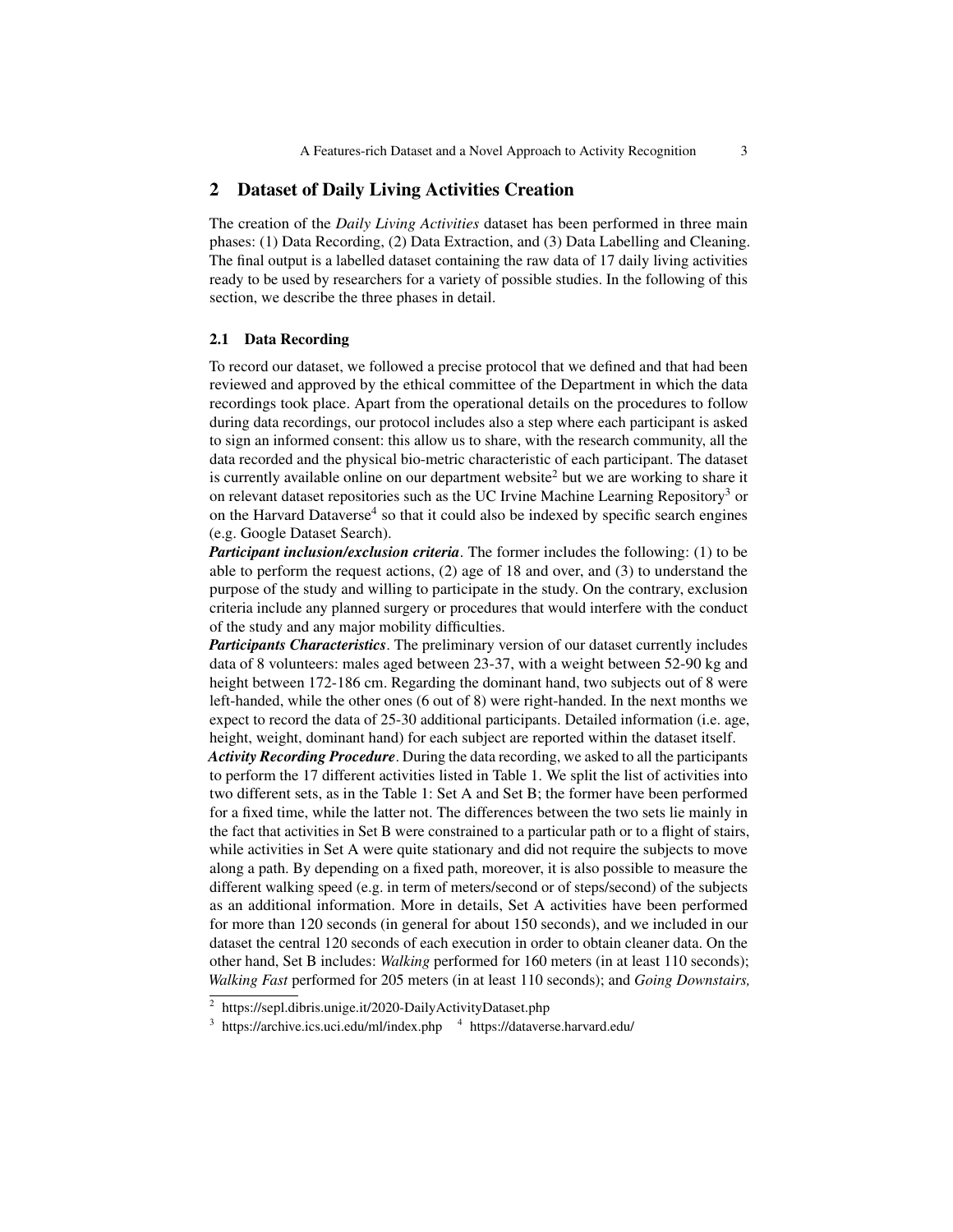4 M. Leotta, A. Fasciglione, A. Verri

| Set A                  | Set A                 | <b>Set B</b>            |
|------------------------|-----------------------|-------------------------|
| 1. Relaxing on a chair | 7. Brushing Teeth     | 13. Walking             |
| 2. Keyboard Typing     | 8. Sweeping           | 14. Walking Fast        |
| 3. Using the Laptop    | 9. Vacuuming          | 15. Going Downstairs    |
| 4. Handwriting         | 10. Eating (a soup)   | 16. Going Upstairs      |
| 5. Washing Hands       | 11. Dusting a surface | 17. Going Upstairs Fast |
| 6. Washing Face        | 12. Rubbing a surface |                         |

Table 1. List of Activities performed

*Going Upstairs, Going Upstairs Fast* performed using a single flight of stairs with no intermediate floors between the steps for an average time of 40 seconds.

The participants have been followed and instructed during the data recording: they have been told what activity should have been performed and some details on it, but it has not been imposed to move exactly in a particular way<sup>5</sup>. We have shown a WHO video $<sup>6</sup>$  on how to wash the hands and we have better explained the difference between</sup> *dusting* and *rubbing*: respectively, dust a surface, or rub to clean a really dirty surface. Even if the chosen activities are characterised by relatively standard movements, as expected, we noticed that different subjects had their own way to execute movements related to the activity. This is a positive characteristic since it can help to understand the natural differences that can occur when analysing and comparing different subjects. The only constraint established during the data recording has been to always use the dominant hand (i.e. the one where the device was placed) when performing those actions that mostly involve a single arm movements (e.g. handling the vacuum/broom with the dominant hand while vacuuming/sweeping). Otherwise, the signal recorded from the wrist would have had no information regarding the pattern of the dominant hand.

*Devices and their Positioning*. In the last years, Actigraph, a leading provider of wearable physical activity and sleep monitoring solutions for the global scientific community, proposed several actigraphy devices. In this work, we used two Actigraph GT9X Link and one Actigraph Centrepoint Insight Watch. They are activity monitors equipped with high precision and fast reading sensors. In detail, both are equipped with a three-axial accelerometer while the GT9X also includes a complete IMU (Inertial Measurement Unit<sup>7</sup>). The IMU is an electronic chip capable of capturing position and rotation data for advanced analyses. It contains a secondary accelerometer, a gyroscope, a magnetometer, and a temperature sensor. Additional information on the two devices could be found in the official web site<sup>8</sup>. Table 2 shows the kinds of sensors available in two devices and the corresponding measurement units.

<sup>&</sup>lt;sup>5</sup> Regarding the possible variation of the subjects behaviour while performing activities by knowing they were participating in an experiment (also known as Hawthorne effect), it is important to note that (1) there have not been judgements on how well subjects were performing activities, therefore they could behave in any way they preferred, (2) due to the short amount of time spent in recording data, possible variations in subjects behaviour happened in the entire recording (i.e. no effect on possible train and test data sets). <sup>6</sup> "WHO: How to handwash? With soap and water", https://www.youtube.com/watch?v=3PmVJQUCm4E 7 https://en.wikipedia.org/wiki/Inertial\_measurement\_unit <sup>8</sup> Actigraph GT9X Link https://actigraphcorp.com/actigraph-link/, Actigraph Centrepoint Insight Watch - https://actigraphcorp.com/cpiw/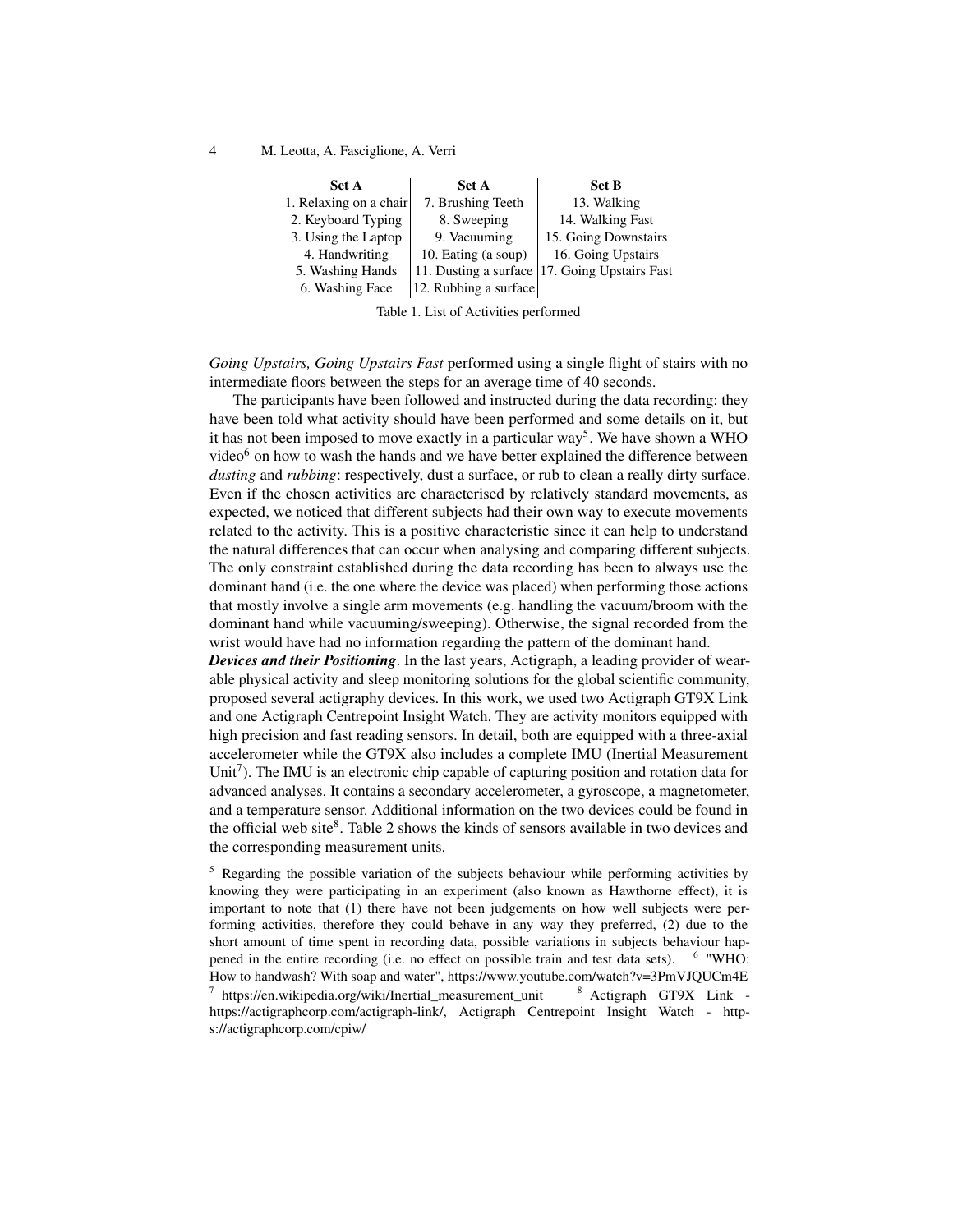| <b>Device</b> | <b>Sensor Type</b>             | <b>Units of Measure</b> |
|---------------|--------------------------------|-------------------------|
| <b>Both</b>   | 3 axis primary accelerometer   |                         |
| GT9X          | 3 axis secondary accelerometer | g                       |
| GT9X          | 3 axis gyroscope               | degrees/s               |
| GT9X          | 3 axis magnetometer            | microTesla $(\mu T)$    |
| GT9X          | temperature sensor             | Celsius                 |

Table 2. Characteristics of the devices sensors

The three wearable devices were worn by the participants as follows and with the following settings:

- 1 Actigraph Centrepoint at the dominant wrist. Accelerometer recording at a sampling rate of 256 Hz.
- 1 Actigraph GT9X Link at the right hip at the height of the iliac crest (using the device belt clip). IMU (i.e., accelerometer, magnetometer, and gyroscope) recording at a sampling rate of 100 Hz.
- 1 Actigraph GT9X Link at the height of the right ankle placed, with the help of the belt clip, on the subject's right side of the shoe, over the malleolus. IMU recording at a sampling rate of 100 Hz.

Regarding the calibration of the devices, they have been precisely calibrated (using the automated procedure of the device) at the beginning of each data recording session. *Ground Truth Definition*. The ground truth annotation has been performed by the two first authors of this paper, in parallel, by following the subjects performing activities, using a chronometer took note of the starting and ending time of each activity. Moreover, while recording walking data researchers ensured that the subjects were following a specific walking path so that we could retrieve the average walking speed of the subjects for optional and additional tests.

# 2.2 Raw Data Extraction

After recording data with the subjects, we extracted the raw data from the devices using the proprietary software system developed for Actigraph devices. Then we exported the data as .csv files. The two kinds of devices that we used were equipped with different sets of sensors, so the output of each kind of device will be different. The .csv produced for the Actigraph GT9X Link, will contain 11 columns:

- '*Timestamp*': timestamp of the sampled values
- *'Accelerometer X, 'Accelerometer Y', 'Accelerometer Z'*: instantaneous accelerations for each axis, measured in units of gravity (G)
- *'Temperature'*: IMU temperature, in Celsius degree
- *'Gyroscope X', 'Gyroscope Y', 'Gyroscope Z'*: instantaneous measure of the gyroscope for each axis, measured in degrees/sec
- *'Magnetometer X', 'Magnetometer Y', 'Magnetometer Z'*: instantaneous measured magnetic field for each axis, measured in microTesla (mT)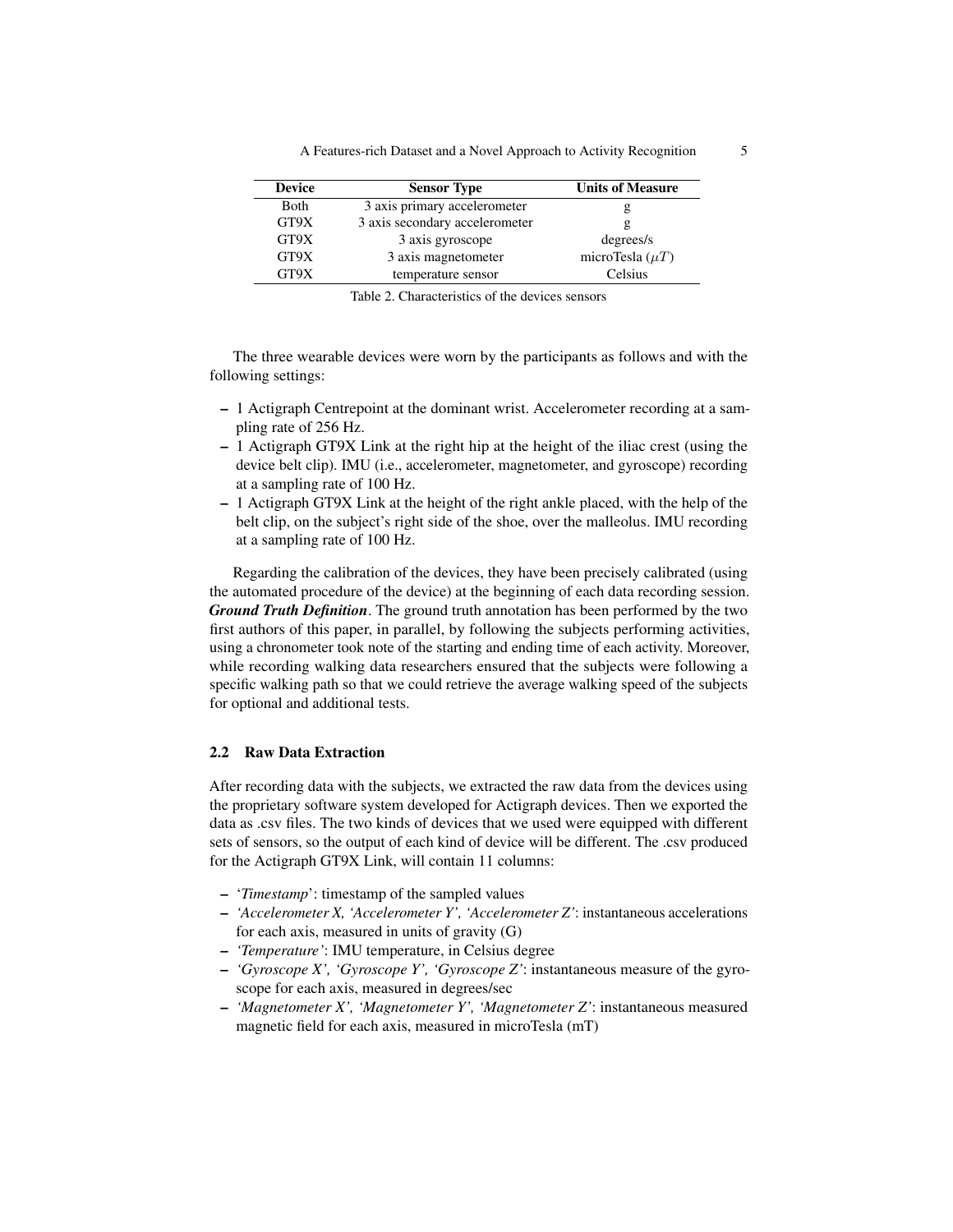For each row of the file, it is possible to find the sampled value at the specified timestamp from each of the sensors and axis. The .csv file produced using data recorded with the Actigraph Centrepoint, instead, will only have these columns: *'Timestamp', 'Accelerometer X', 'Accelerometer Y', 'Accelerometer Z'*.

#### 2.3 Data Labelling and Cleaning

Thanks to the ground truth, we were able to label the data precisely. Labels were associated with each row of the recorded data indicating which activity is carried out in such instant. Basically, a new column has been attached to data, where for each row we had a number corresponding to the activity performed in that instant (e.g., 1 is *Relaxing*, 2 is *Keyboard Typing*, ...).

During this data processing step, we also used a label to identify data that had to be removed because it was not useful or that could lead to misleading results (e.g., data recorded in between two different actions).

# 3 A Possible Approach to Daily Living Activity Recognition

In this section, we describe in detail the steps composing our approach aimed at recognising the activities performed by a subject wearing an actigraphy device. The approach is based on the usage of Support Vector Machine (SVM). More in detail, starting from the labelled *raw data* (e.g., from our dataset), the first activity consists in a (1) *features extraction* phase, after which data will be split into *training* and *test data*. Training data will be used for (2) *tuning the hyperparameter* and (3) *training the SVM model* with the correct parameters. At this point, the SVM model can be used for (4) *recognising daily living activities* on novel unseen data. Thus we use *test data* to evaluate the accuracy of the trained SVM model and, in general, of our approach. In the following subsections, we will describe in detail the first three steps  $(1,2,3)$  while the fourth will be described in Section 4. Our approach has been implemented using Python and with the help of the Jupyter platform<sup>9</sup>; we relied on the *Scikit-learn* library<sup>10</sup>, also known as *sklearn*, since it provides several instruments for data analysis that were useful in our study.

#### 3.1 Features Extraction

As done in other similar studies like the one of Staudenmayer et al. [14], we have extracted the feature set made up of feature vectors and associated labels. To do so, we have used the *sliding window* approach to compute the features, using only the accelerometer data (however the approach can be simply extended to include gyroscope and magnetometer data). In this phase, a sliding window passes over the data and for each axis  $(X, Y, Z)$  we extract some measures on the data contained in the window: mean, variance, standard deviation, median absolute deviation, percentiles (10Th, 25Th, 75Th, 90Th). Having eight measures per axis allows to compute 24 features for each window that composed the feature set used in the evaluation, described in Section 4.

Data at the end of each activity recording is discarded when not enough for building a window (i.e., the remaining data covers less time than the length of the sliding window).

<sup>&</sup>lt;sup>9</sup> https://jupyter.org/ <sup>10</sup> https://scikit-learn.org/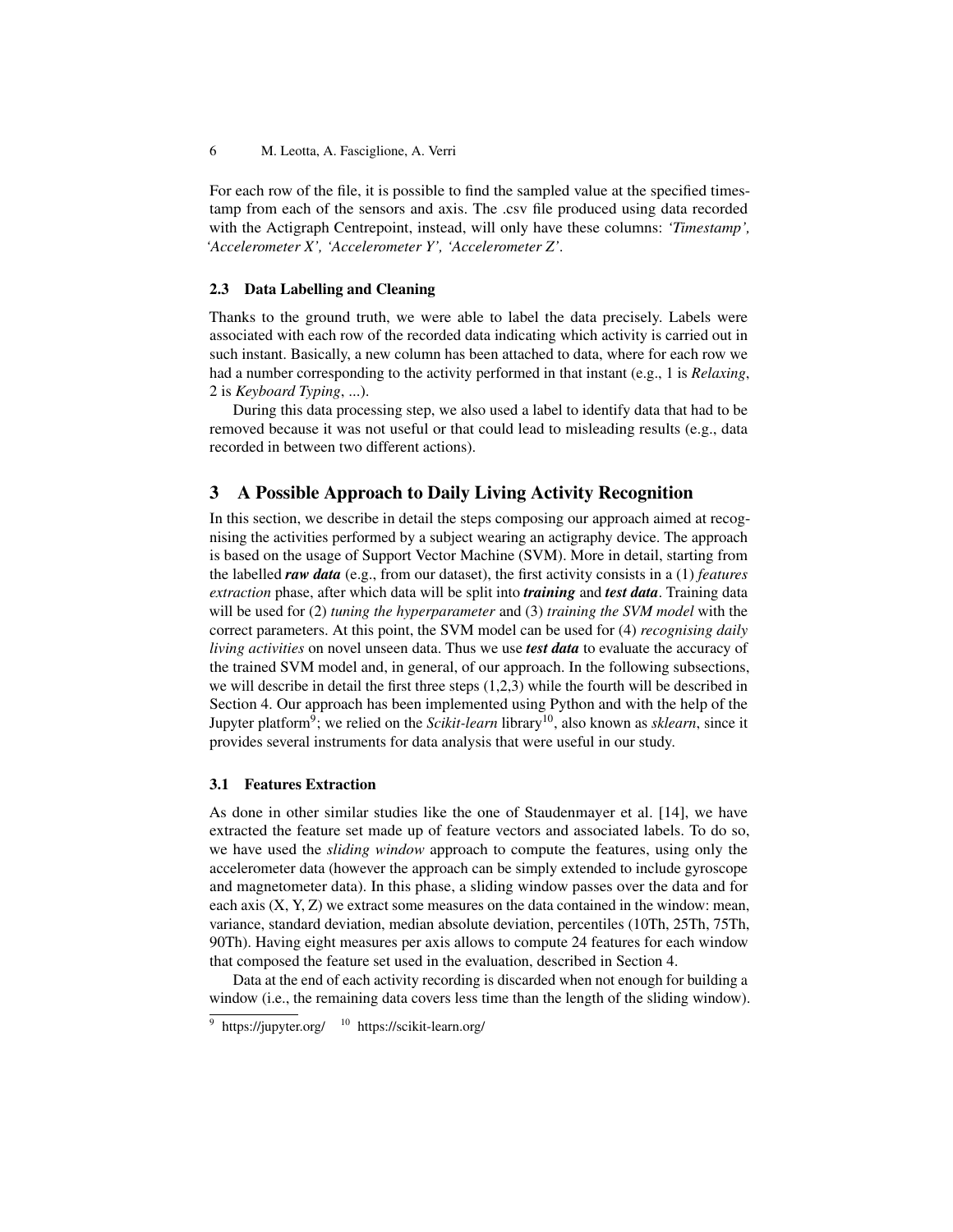Regarding the sliding window, its length represents an important parameter on which results could potentially highly depend. For this reason, in previous experiments, we have performed some analysis to understand how the length of the window and the overlap between subsequent windows could affect accuracy. After these tests, we have decided to use windows that were 2.0 seconds long, with 95% of overlap each other. This value is motivated by the fact that typical human periodic movements have a period of no more than two seconds (e.g., each step during walking or hand movement during toothbrushing).

After the features extraction step, data is ready to be used in any ML algorithm. For our approach, we have chosen to rely on Support Vector Machine (SVM). SVM, in fact, has been already used to estimate physical activity from accelerometers in the literature, showing good performances in this kind of task (e.g., [21, 5]). When using SVM data need to be *standardised* in order to obtain better results. This is needed since SVM is based on the idea of finding the hyperplane that best divides different classes by maximising the distance between the hyperplane and the data (i.e. Support Vectors), if one feature (i.e. one dimension ) has larger values than the others, it will prevail on the others when computing distances. This will not be a problem if we standardise data: we did so by removing the mean and scaling to unit variance. Finally, to further prepare our data to feed the algorithm, we have also split our data into *training data* and *test data*: 75% and 25% of data of each activity, respectively.

#### 3.2 Hyperparameter Tuning

SVM needs some parameters to be tuned in order to achieve the best result: *C* and *gamma*, in combination with the different used *kernels* ( *Radial Basis Function* and *Polynomial* kernels). Focusing on the hyperparameter tuning, we know that while constructing a machine learning model, a general goal is to choose parameters such that we obtain a model that is able to learn, in the best way, all information from the training data, while, at the same time, it should be able to generalise well to new data. This problem of balancing these properties is known as the *Bias Variance Trade-off* problem [18]. One possible way to find the best model is to use the Cross Validation method [3].

Cross-Validation is a frequently used procedure for evaluating a model. The basic idea is that training data are divided into complementary subsets; one subset is used to train the model and we validate the results using the other subset. To do so, we have decided to use the Grid Search method [2] for choosing the best parameters for the algorithm. For each parameter of the algorithm, a list of possible values is given in input to Grid Search. Basically, each combination of the selected values generates a model that is then evaluated. The output of Grid Search is then the list of chosen parameters that performed the best.

#### 3.3 Training Model to Predict Data

After computing the best parameters for the Support Vector Machine model, the next step has been to train the model with the training data and using the previously found parameters, in order to conclude the process. Once the model has been created, it was ready to be fed with new unseen data in order to output its predictions. As explained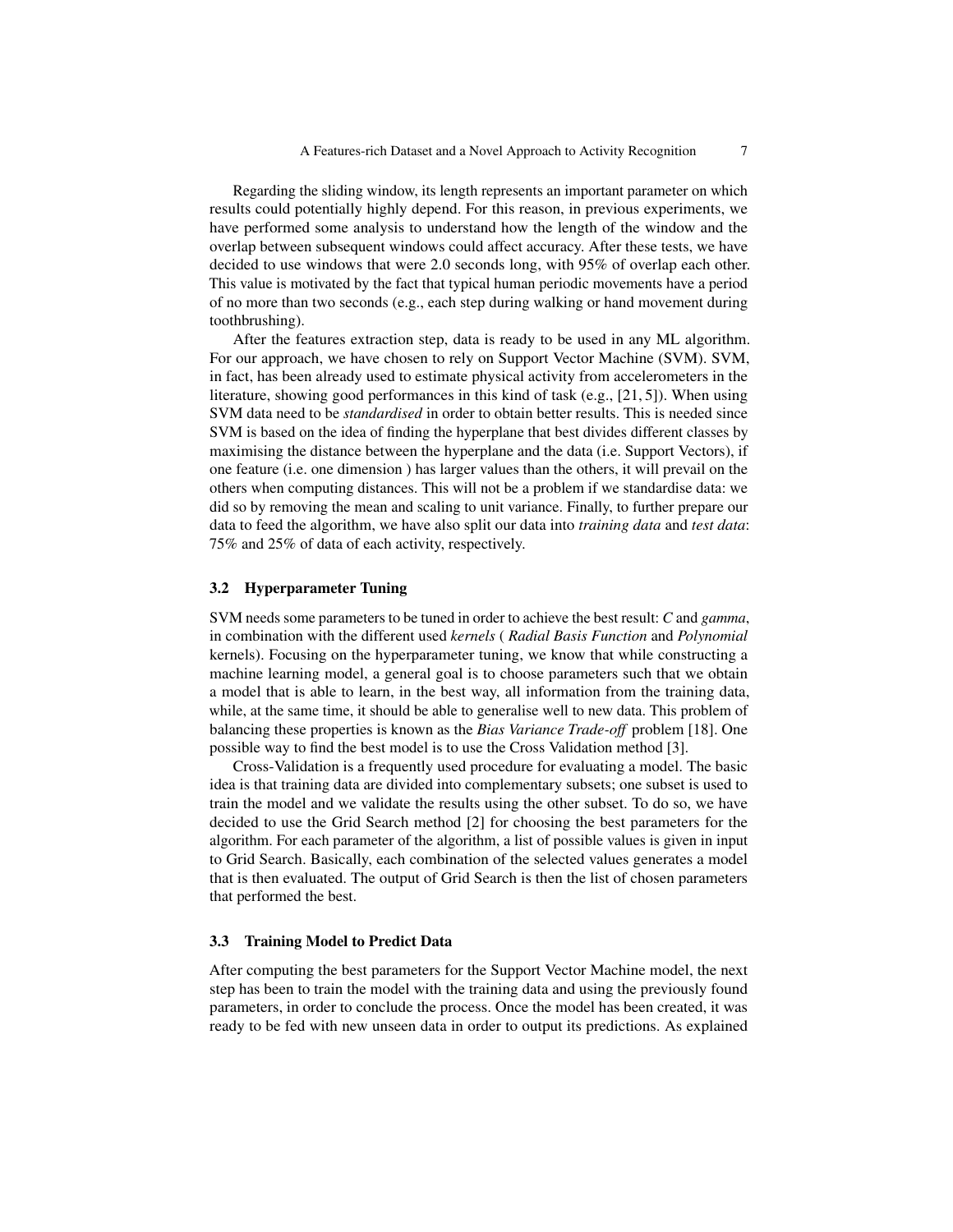before we have split, at the beginning, our whole processed data in training data and test data; the latter have been used for this last step to evaluate the accuracy of the created model. In Section 4 we will analyse the obtained results considering, separately, data of each body location.

# 4 Empirical Evaluation of the Approach

As a case study for showing one of the possible results achievable with our dataset we report in this section the evaluation of our approach using the data we collected. The research question we investigated is the following:

RQ: What is the accuracy of the proposed approach in classifying the activities performed by a subject?

Note that in this preliminary study, we independently consider the three devices/body locations. Moreover, we analyse only the performances of a person-dependent model where the training is on a subject and the test on the same subject.

#### 4.1 Procedure

To answer our research question, first, we computed three confusion matrices for each subject in our dataset (one matrix for each of the three devices employed). More in detail, the values in each confusion matrix refer to the percentage of processed data of a specific class  $C_a$  that have been predicted to belong to the class  $C_b$ . More precisely, let us assume that we are reading the confusion matrix starting from the first row, representing the class  $C_a$ : each value we see in this row represents the percentage of data belonging to  $C_a$  that has been labelled as belonging to the class of the corresponding column. A flawless result would be represented as a matrix in which all the values on the diagonal are 100.0%, and the other values are 0.0% meaning that all the unseen data have been classified with the correct corresponding label.

Second, we averaged the eight confusion matrices (one per subjects) creating a single confusion matrix for each considered body location. In this way, we can answer our RQ by providing the average for each activity considered in our dataset.

An important aspect to consider when judging the quality of the results in the confusion matrices is that a baseline model that would randomly recognise the activity could have an accuracy equal to the probability of assigning the correct label that is:  $\frac{1}{\#(classes)} = \frac{1}{17} = 5.9\%.$ 

#### 4.2 Results

In Figure 1 it is possible to see the confusion matrix obtained using wrist data, averaged over all eight subjects' results. The overall mean F1 score obtained is  $0.92 \pm 0.03$  (mean  $\pm$  standard deviation). In general, we can say that the recognition of most of the activities achieved good results (values on the diagonal of the matrix are always greater than 0.74). In this case, the most noticeable outliers are in the wrong classifications of *keyboard typing* in *using laptop*, that are indeed very similar activities. The same analysis can be valid for the classifications of *sweeping* and *vacuuming*. The lower accuracy values are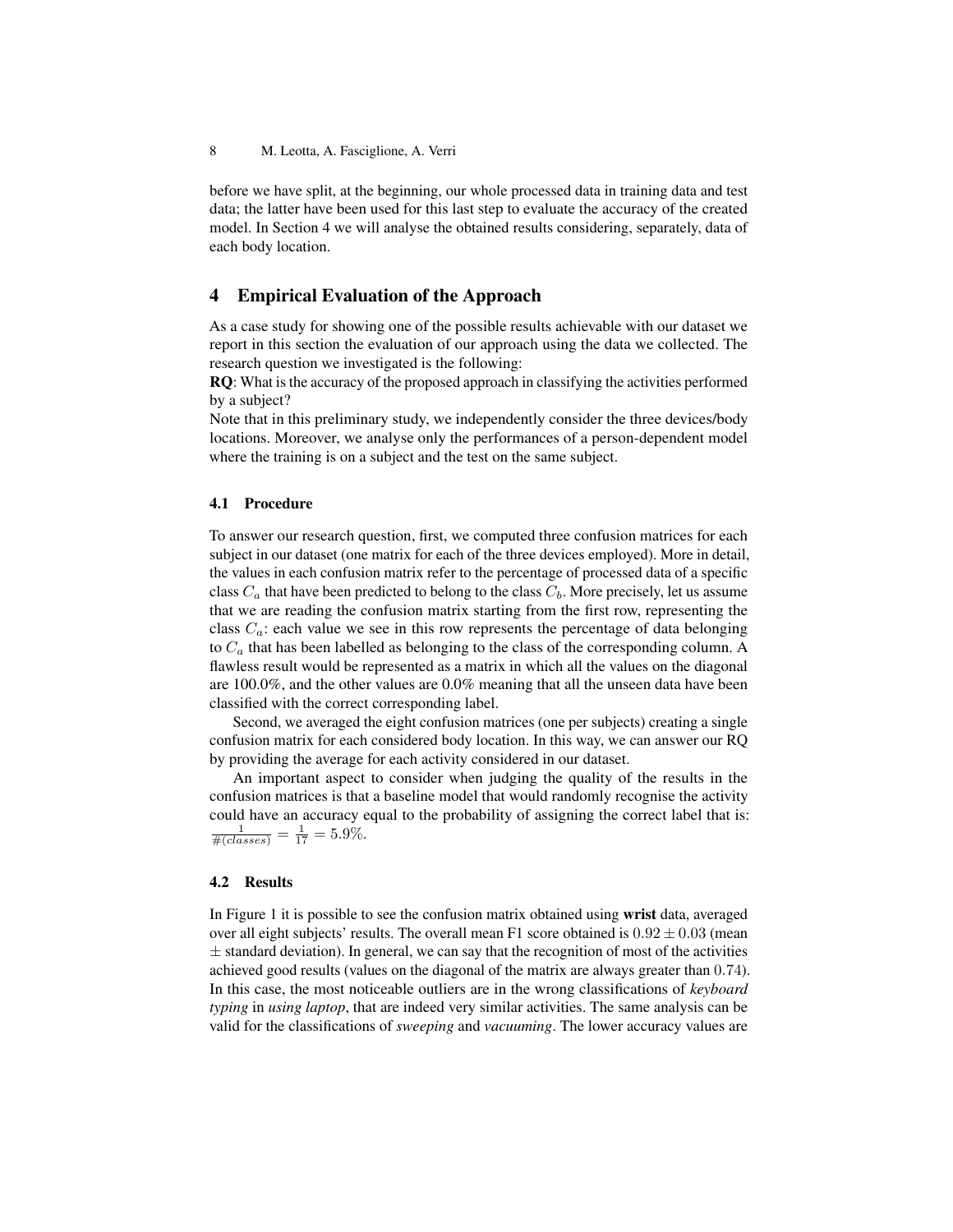obtained in most of those activities that mostly involve legs movements (*walking, going downstairs/upstairs*): those are indeed quite similar activities when "observed" from the wrist.



Fig. 1. Average Confusion Matrix obtained with Wrist Data

In Figure 2 and Figure 3 we present the confusion matrices obtained using, respectively, hip and ankle data, averaged over all eight subjects results, for which it is possible to perform similar considerations. The mean F1 score obtained with *hip* data is  $0.81 \pm 0.04$ , while the mean F1 score obtained with *ankle* data is  $0.75 \pm 0.06$ .

Analysing these confusion matrices (Figures 2 and 3, we noticed both expected and unexpected results. In fact, as expected, since many performed activities mostly involve peculiar movements of the arms (e.g. *brushing teeth, washing hands/face, sweeping*), results obtained using hip and ankle data have a lower mean accuracy than the results obtained using wrist data. For the same reason, we were expecting to obtain low accuracy for the activities performed while sitting or while not walking (e.g. *using laptop, relaxing, handwriting*) since the hip and ankles are not involved in any movements. On the contrary, we achieved quite high accuracies.

We further analysed our data in order to explain these results. By plotting the accelerometer data, we noticed that there was a perceptible difference in the values between such different activities even in the ankle and hip data. We interpreted this as the fact that subjects, during data recording, unintentionally changed the orientation of the devices (e.g. by slightly moving a leg while sitting). These involuntary movements were leading to noticeable changes in the accelerometer values because of the variation in the orientation with respect to the earth gravity  $q$ . We concluded that in some cases, the right classification of activities happens not because of the peculiar characteristics of the activity movements, but because of the particular orientation of the device.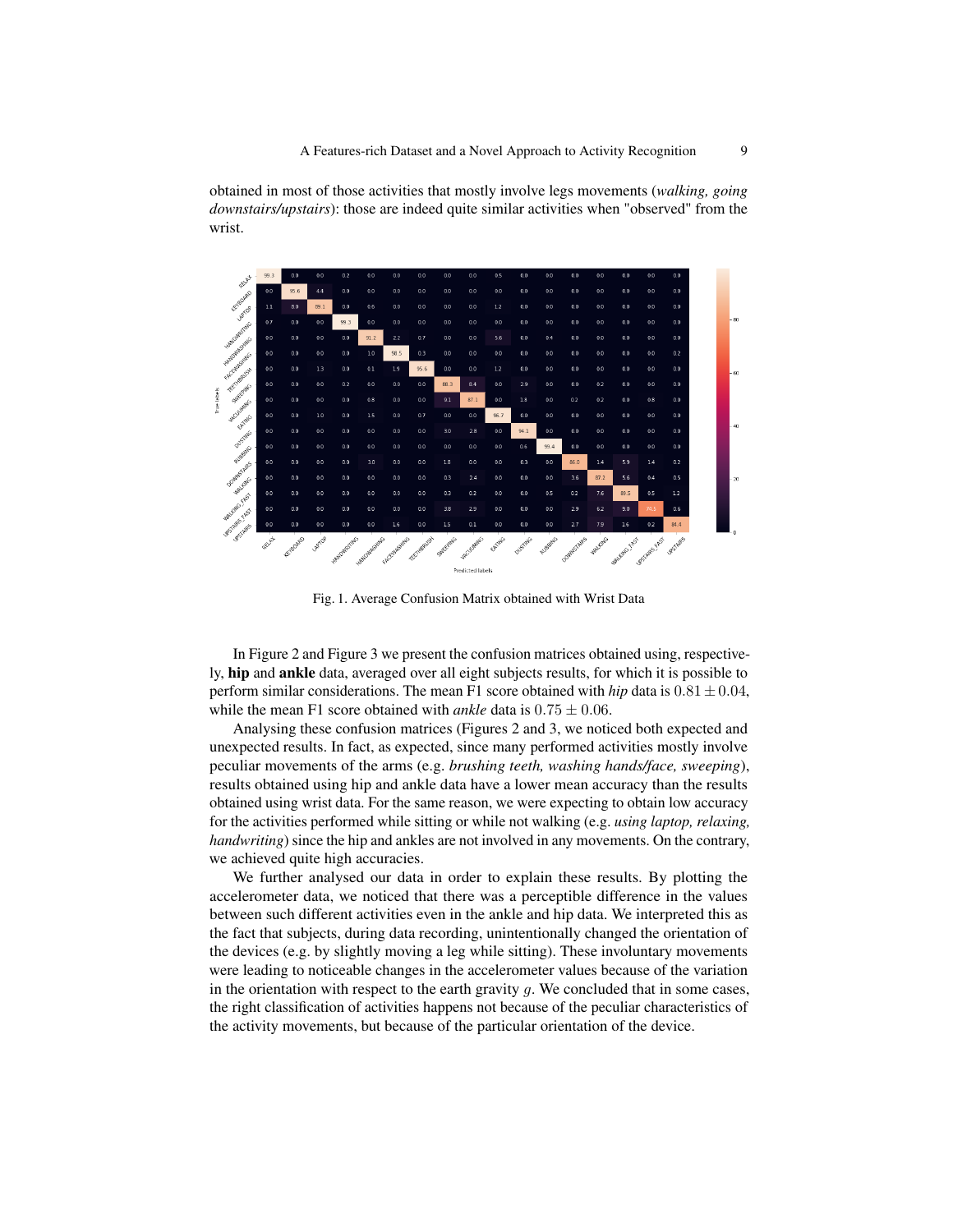

Fig. 2. Average Confusion Matrix obtained with Hip Data



Fig. 3. Average Confusion Matrix obtained with Ankle Data

Therefore, in order to avoid this problem, when dealing with both hip and ankle data, we considered only activities that actively involve those parts of the body. In particular, we selected: *relaxing* (as a stationary activity), *sweeping, vacuuming, dusting, rubbing, going downstairs, walking, walking fast, going upstairs, going upstairs fast* and excluded *keyboard typing, using laptop, handwriting, hands washing, face washing, teeth brushing, eating*.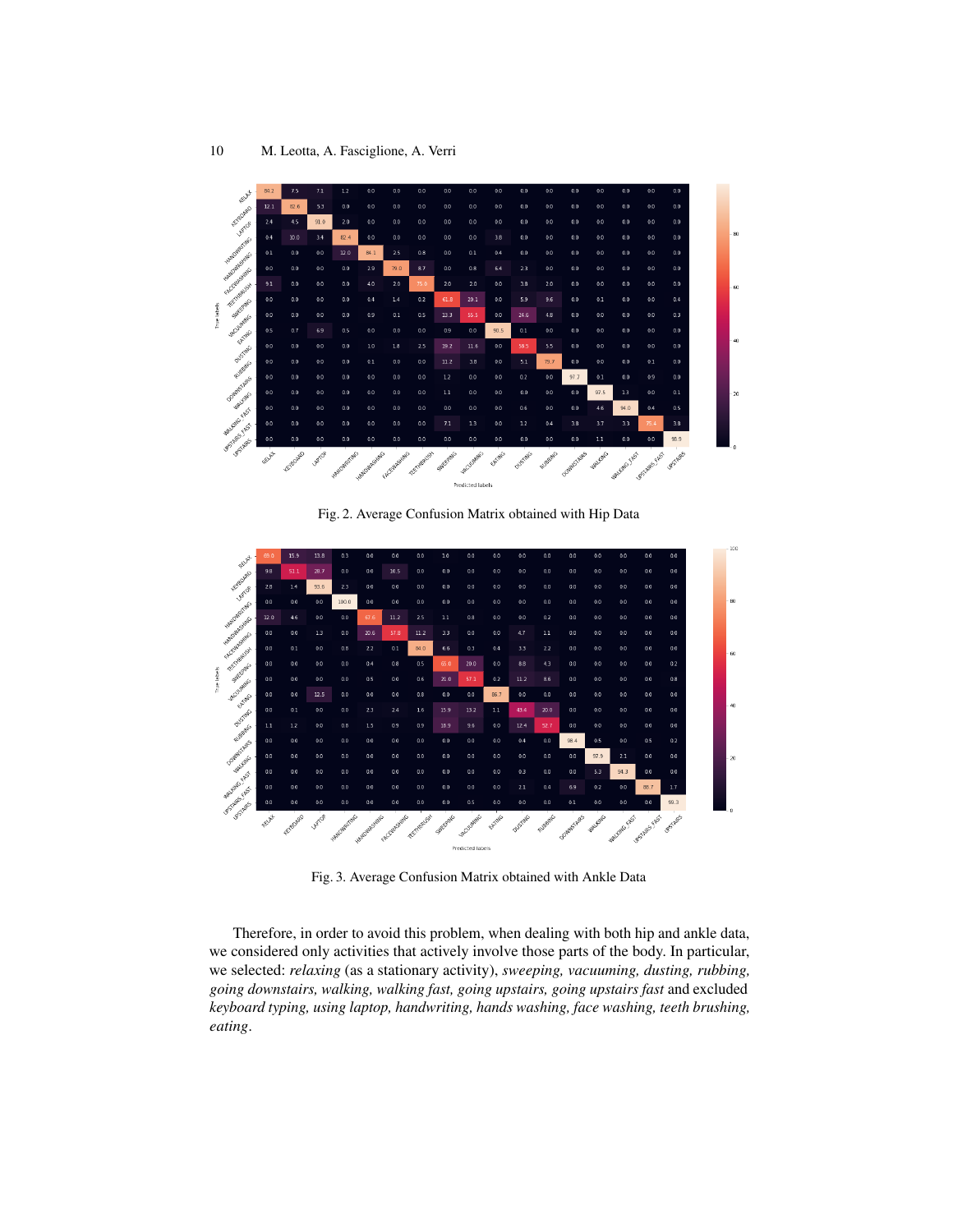We show the confusion matrices obtained with the latest reduced activity set in Figure 4 (regarding hip data) and Figure 5 (regarding ankle data). In this case, the mean F1 score obtained with *hip* data is  $0.48 \pm 0.02$  (mean  $\pm$  standard deviation), and the mean F1 score obtained with *ankle* data is  $0.47 \pm 0.03$ .



Fig. 4. Average Confusion Matrix obtained with Hip Data, limited on hip-related activities



Fig. 5. Average Confusion Matrix obtained with Ankle Data, limited on ankle-related activities

In both confusion matrices (Figures 4 and 5) with a limited set of activities, it is clearly evident the scarce accuracy of the classifier in discerning from *sweeping, vacuuming, dusting* and *rubbing*. Indeed, all of the four listed activities have been performed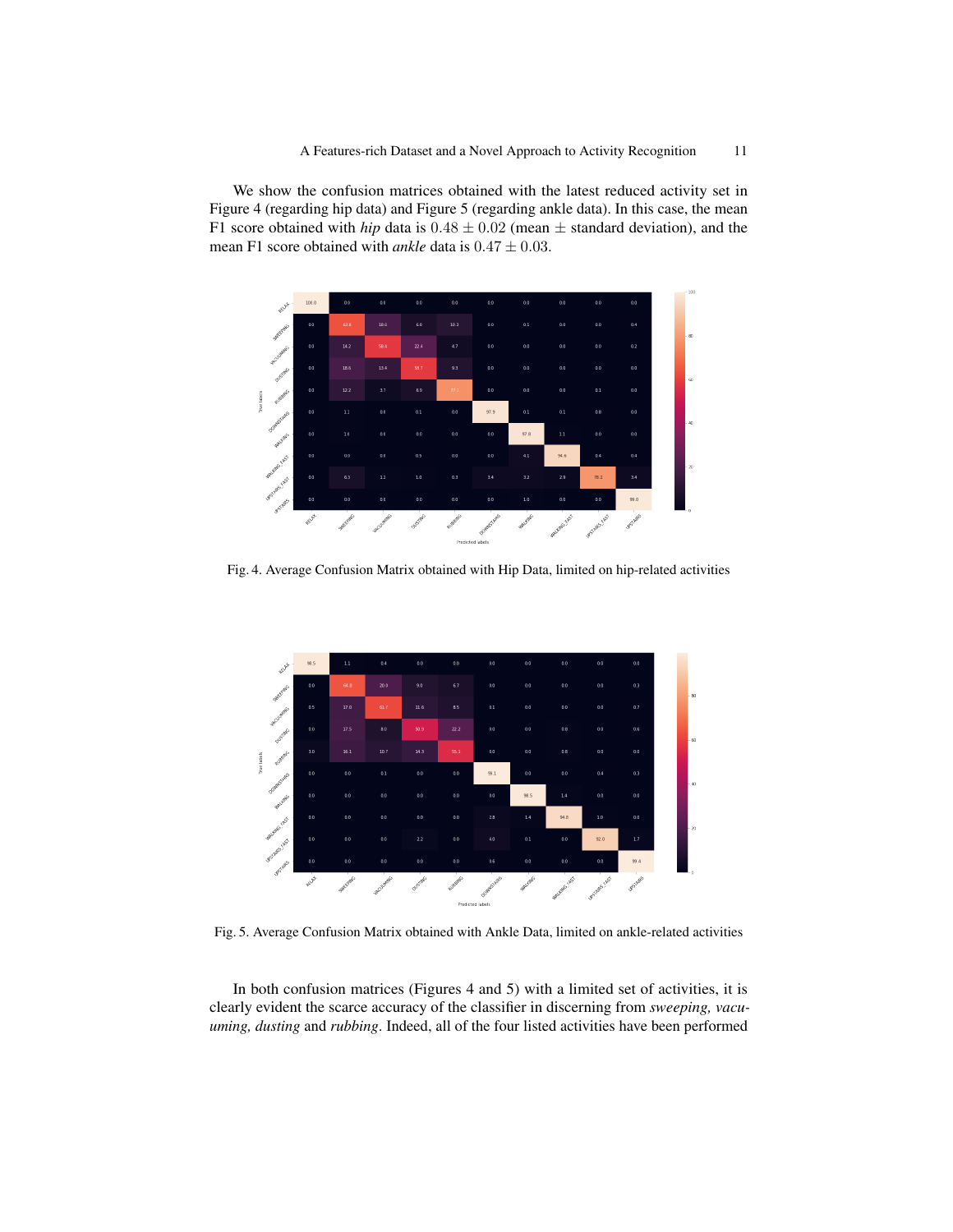by doing small and slow steps around the room when recording data. Regarding the overall mean F1 scores it is clearly a consequence of the wrong classification of the four activities previously listed. On the same topic, we should also consider that by having fewer activities to be recognised, any wrong activity classification will have a significant impact on the F1 score.

On the other hand, the classifier is able to recognise with a quite high accuracy (always over 78%) all the other activities and, in particular, the ones that required the subjects to walk and use stairs (*walking, going downstairs, upstairs, upstairs fast*), in which both ankle and hip are more involved.

# 5 Related Works

In this section, we will briefly analyse related works, starting with the publicly available datasets on activities recorded with wearable devices and then presenting some approaches to activity recognition.

Datasets. As briefly explained in Section 1, when looking for a publicly available dataset, we have focused our analysis on three main criteria: (1) number and kind of recorded activities, (2) reliability of the recorded data according to the used device, and (3) which and how many parts of the body have been interested during data recording. To the best of our knowledge, a dataset satisfying the three aforementioned criteria is not currently available and this motivated our proposal.

About the first criterion, it is possible to find datasets focused on specific contexts of daily life: De la Torre et al. [17] presented a dataset on cooking activities, while Chavarriaga et al. [4] proposed a dataset on activities performed while preparing breakfast. On the other hand, it is also possible to find datasets related to a wider list of activities. Possible examples are the work of Anguita et al. [1], including more generic activities like *sitting, standing, walking, walking upstairs/downstairs* or the work of Leutheuser et al. [8], including activities from a daily life scenario (e.g., *walking, vacuuming, washing dishes, lying, sitting*). We have noticed that many available datasets include quite similar activities such as *walking* but at different speeds, or in different directions, *sitting, standing* or *lying*. Micucci et al. [10], in fact, with their brief literature review, have found out that the most frequent activities included in daily life activities dataset are: *walking, standing* and *walking downstairs/upstairs*.

Regarding the second criterion, a large number of the datasets that we have analysed used data recorded with an Android smartphone, with a requested sampling frequency of 50 Hz (e.g. [16, 1, 13]). Nevertheless, according to the work of Micucci et al., Android OS does not guarantee the consistency between the requested and the effective frequency sampling rate, therefore, the acquisition rate actually fluctuates during the acquisition [10]. This fact reduces, in our opinion, the reliability of the recorded data. On the contrary, some datasets use efficient devices with a high sampling frequency rate (> 100 Hz) as the work of Leutheuser et al. [8] or the work of Zhang et al. [20].

On the third criterion, during our investigation on existing datasets, we have seen that some were focused only on one part of the body, particularly on pockets or the hip. Possible examples are the works of Micucci et al. [10], Zhang et al. [20] or Anguita et al. [1]. On the other hand, other available datasets include data of multiple sensors on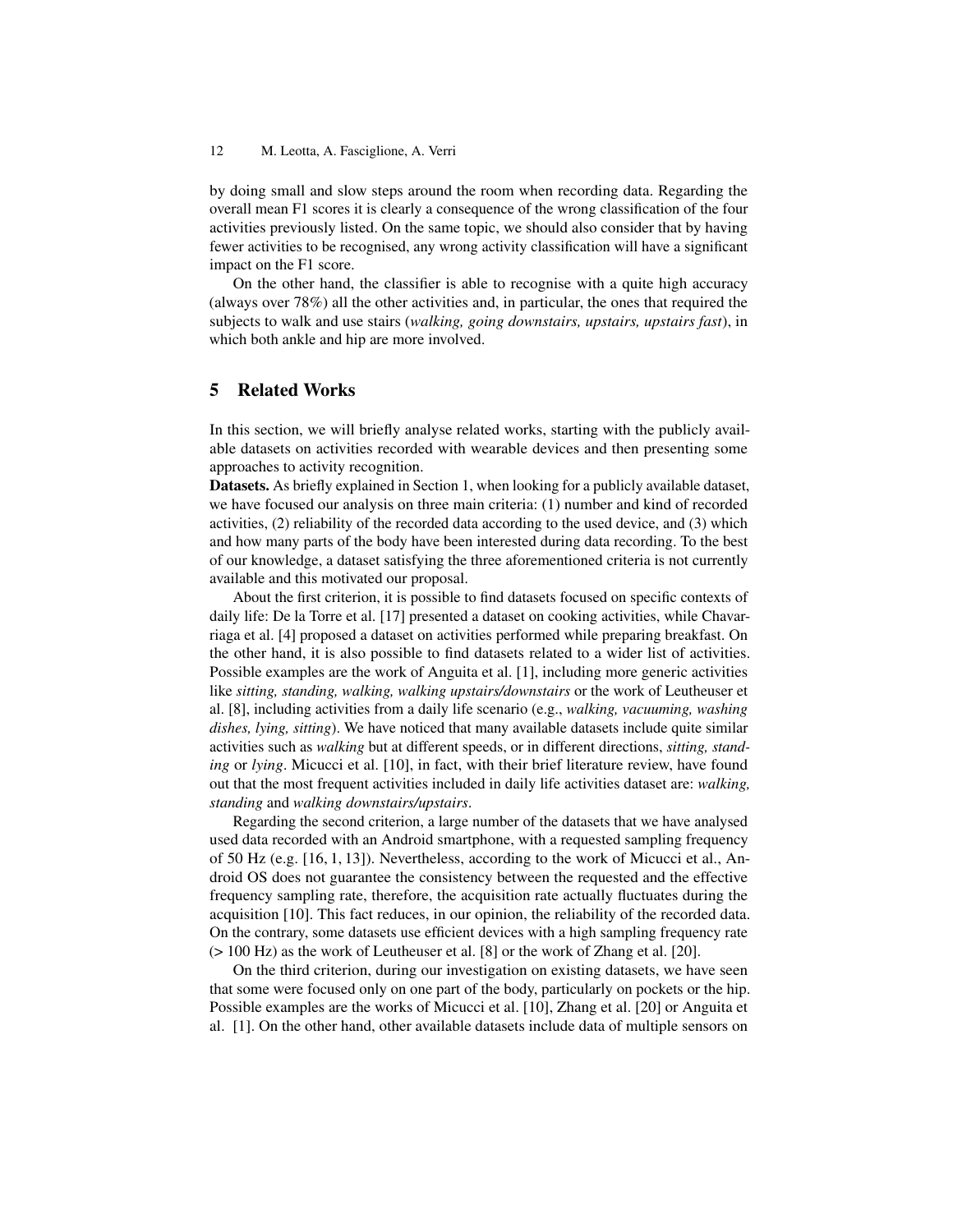different parts of our body, usually including waist, wrist, hip and ankle data. This is the case of the works of Sztyler et al. [16], Shoaib et al. [13] or Leutheuser et al. [8]. In our opinion, having data retrieved from different parts of our body would allow to achieve higher accuracy in activity recognition purposes.

Approaches for Activity Recognition. Different approaches for classifying daily-life activities using Machine Learning algorithms have been proposed in the last years. Here we will consider three works that have similar scenarios to ours. Indeed, all of the considered methods deal with a triaxial accelerometer worn on the wrist by participants of the experiments while performing some activities. All the devices used in the considered experiments recorded accelerations at a frequency of 80-100 Hz.

The work of Zhang et al. [21] tried to classify 4 main categories of activities: *sedentary* (lying, standing, PC working), *household* (window washing, sweeping, etc.), *walking* and *running* at different speeds. Mannini et al [9] tried to recognise as well 4 categories of activities: *ambulation, cycling, sedentary and other*. Yang et al. [19] has categories of activities more similar to our scenario: *walking, running, scrubbing, standing, working at a computer, vacuuming, brushing teeth* and *sitting*. For what concerns the features, the ones used in all the experiments are based on three different aspects: (1) time (mean, standard deviation, mean absolute deviation, etc. of acceleration over time); (2) frequency spectrum (first dominant frequencies and their power in some particular ranges - e.g. [0.6, 2.5] Hz) and, (3) wavelet, based on the Discrete Wavelet Transform, therefore obtaining features linking both the frequency and the time domain.

Regarding the windows length, in the aforementioned works this parameter was varying from 2.0 and 12.8 seconds, or, in term of number of samples, from 100 samples to 1152 (but taken at different frequencies). Those studies that compared the performances over the same data but using different length for the windows (e.g. [9]) have shown that longer windows would have meant higher performances, but also that 4.0 seconds windows were sufficient to obtain acceptable results.

Regarding the used ML algorithms, Zhang et al. [21] tested performances using different algorithms (Decision Trees, Naive Bayes, Linear Regression, Support Vector Machine, Neural Networks) showing that all the algorithms had good performances (>95.0%), with the DT and SVM being the ones with better results. Experiments in [9] used Support Vector Machine only, while in [19] a "neuro-fuzzy" classifier (classifiable as a Neural Network) has been used. All of the analysed algorithms in the documents were obtaining good and almost similar results, despite of the used algorithms (overall accuracy always over 86%).

The major differences w.r.t. our approach regard: (1) the windows length (we adopted shorter windows of 2.0 seconds) and, (2) the number of activities to be classified (higher in our case).

## 6 Conclusions and Future Work

In this paper, we have presented the current progress concerning the creation of a daily life activities dataset recorded while wearing multiple medical-grade wearable devices. With the help of the proposed approach for activity recognition, we have shown an example of prospective results that researchers could obtain using our dataset.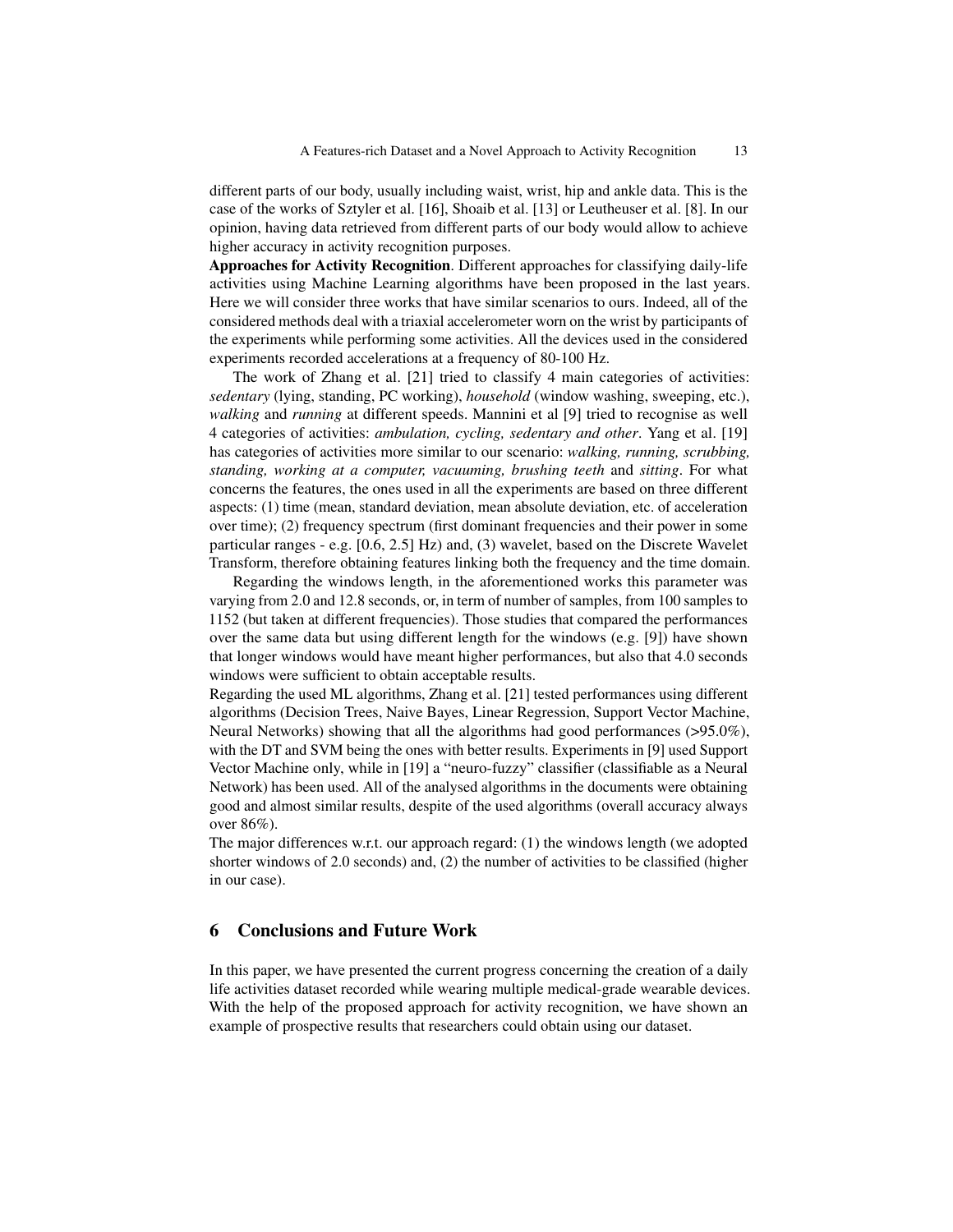#### 14 M. Leotta, A. Fasciglione, A. Verri

While being still incomplete (since we are working on recording the data of additional subjects), our dataset has interesting characteristics that could help researchers to perform deeper studies on the field of activity recognition. Differently from already available datasets, ours contains data: (1) of numerous daily life activities, (2) recorded using professional devices, and (3) of three synchronised devices on wrist, hip and ankle. Thanks to these characteristics, our dataset could help researchers to perform various kind of studies such as (1) work on subject-independent models, (2) find possible correlations between data of different sensors and different parts of the body while performing activities.

We have also described a preliminary approach to activity recognition and evaluated it using data from our dataset. By considering independently each device (i.e., body location), we have evaluated the predictions of a person-dependent model. From our results we have seen that it is possible to train a person-dependent model able to recognise the performed activities precisely, since using *wrist* data we achieved an average overall accuracy of 0.92 expressed as F1 score.

As future work, we are currently making progress on both the dataset and the proposed approach. Regarding the dataset, in the next months we plan to add data of 25-30 new subjects, in order to involve a more heterogeneous population (e.g., including female subjects or subjects with different ages). Concerning the proposed approach, we plan to evaluate and compare the accuracy of other classifiers (e.g. Random Forest, Neural Networks) or the influence derived from using different parameters for windows length and overlap. Additionally, we are studying the accuracy of a *subject independent* model, that would be able to recognise activities performed by a new unseen person with no need of subject-related training data. We will then compare the accuracy of our proposed approach with other already existing, by using our dataset as a benchmark. Moreover, in our future work we plan to include in our dataset also subjects suffering from physical impairments due to various diseases (e.g. Pulmonary Arterial Hypertension, Multiple Sclerosis, Parkinson's disease) or the advanced age. This could also help researchers in better understanding and measuring the impact of such conditions on the daily life.

Acknowledgement. This work is an activity of the Software Engineering for Healthcare Lab, a joint laboratory between the University of Genova and Janssen Pharmaceuticals (Johnson & Johnson group). We want to show our gratitude to Massimo Raineri e Giacomo Ricca of Janssen Pharmaceuticals for the support provided.

Disclaimer. Responsibility for any information and result reported in this paper lies entirely with the Authors. Janssen Pharmaceuticals was not involved in any form of data collection or analysis.

# **References**

- 1. Anguita, D., Ghio, A., Oneto, L., Parra, X., Reyes-Ortiz, J.L.: A public domain dataset for human activity recognition using smartphones. In: Esann. vol. 3, p. 3 (2013)
- 2. Bergstra, J., Bengio, Y.: Random search for hyper-parameter optimization. The Journal of Machine Learning Research 13(1), 281–305 (2012)
- 3. Cawley, G.C., Talbot, N.L.: On over-fitting in model selection and subsequent selection bias in performance evaluation. The Journal of Machine Learning Research 11, 2079–2107 (2010)